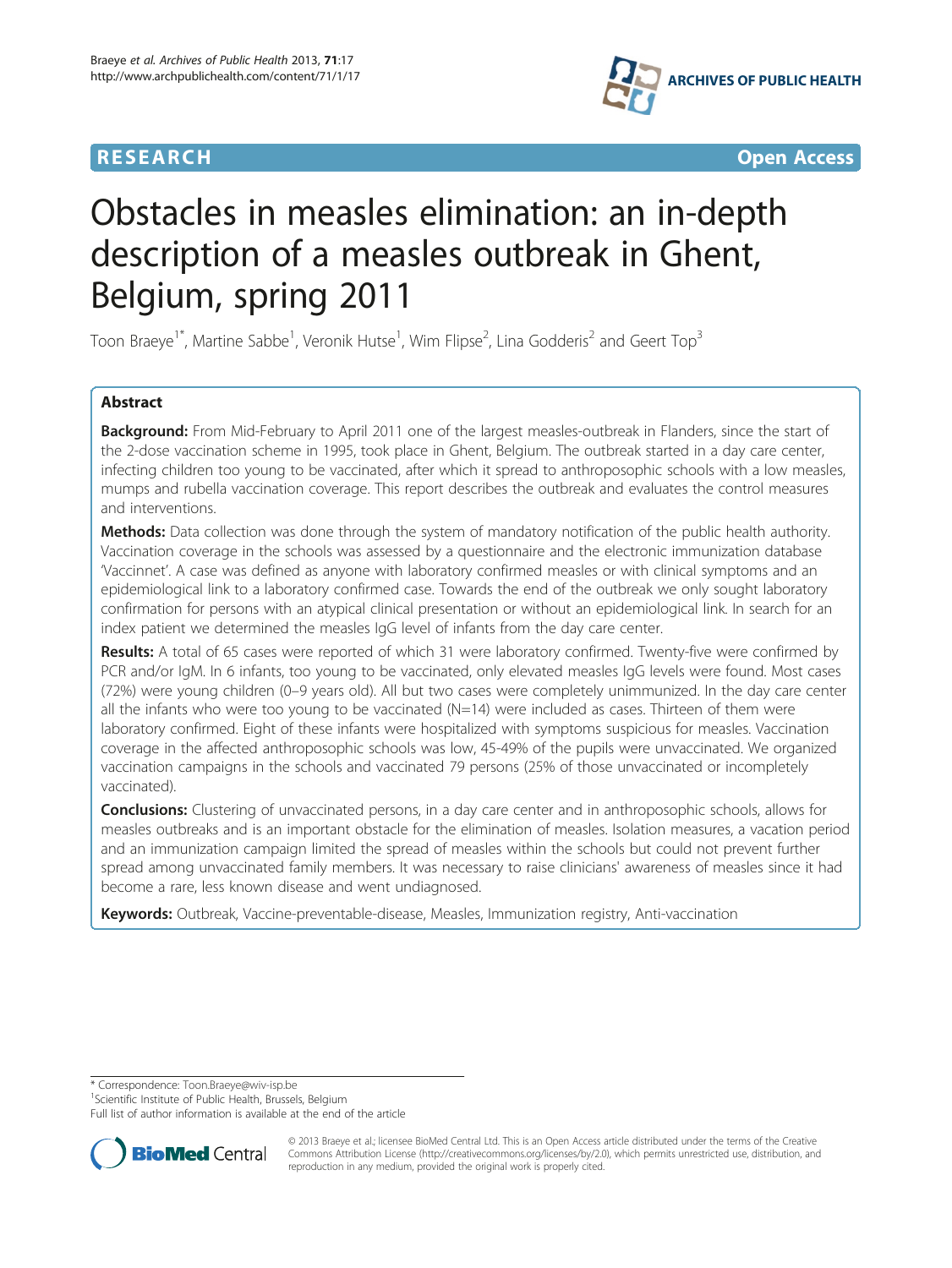## Background

Measles, an infectious childhood disease, has re-emerged all over Europe [\[1](#page-5-0)]. In the region of Flanders, Belgium, vaccination against measles with the measles-mumpsrubella vaccine (MMR) started in 1985 for children at the age of one year, a second dose was added in 1995 for children at the age of 10 years. Since the start of the two-dose vaccination scheme the disease has only been rarely reported, with the exception of one large measles outbreak in an orthodox Jewish community in Antwerp in 2008, involving 137 cases [[2\]](#page-5-0). Some of their private schools were not attended by school health services. This resulted in a low vaccination coverage.

A European elimination goal was set for 2010 [\[3](#page-5-0)], but since 2008 a rise in measles cases has been reported with outbreaks in 36 countries of the WHO European Region [[1\]](#page-5-0). The critical attitude of some communities towards vaccination is one of the reasons for these outbreaks, which often occur in groups of unimmunized people living in a population with a good overall coverage [[4](#page-5-0)[-6](#page-6-0)]. In a new WHO-resolution the commitment to eliminate measles and rubella has been renewed and is now set for 2015 [\[7](#page-6-0)].

Vaccination is known to be the main protection against measles. A one-dose effectiveness of at least 95% [\[8](#page-6-0)] limits vulnerability almost exclusively to those unvaccinated. Herd immunity is possible at coverage levels higher than or equal to 95%. Flanders has a documented first dose MMR vaccine coverage of 96.6% for toddlers and a second dose coverage of 92.5% for adolescents [\[9](#page-6-0)]. These data were collected in 2012 and they present a 1.9% improvement over data collected in 2008 [\[10\]](#page-6-0). A better catch-up policy might further improve the vaccination coverage. A seroprevalence study from 2006 demonstrated a seronegativity for measles of 3.9% for all studied ages (1–65 year) [[11](#page-6-0)]. In the age group of 1 to 24 years seronegativity is higher, too high for herd immunity. Despite the high vaccination coverage a susceptibility thus still exists in these age groups [[12](#page-6-0)].

Anthroposophy is a spiritual philosophy based on the teachings of Austrian-born Rudolf Steiner. The two schools most affected in this outbreak offered Steiner education. This is a largely independent, alternative education movement offering a humanistic approach to pedagogy [[13\]](#page-6-0).

Since 2011 an important recurrence of measles has been observed in Belgium [\[14](#page-6-0)]. Our report describes the largest and best defined cluster of this recurrence, starting in a day care center in Ghent and spreading to anthroposophic schools.

#### Methods

We gathered information on patient characteristics (gender, age, family size), symptoms, treatment (if any), the vaccination status and the contact history. A case was defined as anyone with laboratory confirmed measles or anyone with a generalized, maculopapular, erythematous rash and an epidemiological link to a laboratory confirmed measles case. The first cases were reported through the system of mandatory notification. All physician and laboratories have the legal obligation to notify measles cases to the local Infectious Disease Control Unit of the Public Health Surveillance. In the anthroposophic schools data on vaccination, reasons for not being vaccinated and previous measles infection were collected through questionnaires.

Detection of measles virus RNA (nested RT-PCR) and antibodies in oral fluid and serum (IgM detection by Elisa, MicroImmune) were used as laboratory confirmation. Oral fluid and serum samples were sent to the National Reference Center for Measles and Rubella [\[15](#page-6-0)]. Elevated measles IgG was accepted as criterion for laboratory confirmation in infants older than 6 months but too young to be vaccinated. Towards the end of the outbreak laboratory testing was only recommended for those with atypical clinical symptoms and those with no known epidemiological link.

In order to document the outbreak in the day care center we explored the medical history and collected oral fluid samples of all infants who, up to two months prior to the outbreak, were part of the youngest group (younger than one year). Seven infants were hospitalized shortly prior to the outbreak investigation, residual blood samples were tested for measles antibodies (IgM). We further enquired into the recent medical history of the parents and the personnel of the day care center, including interns and trainees.

To assess the risk and plan interventions, we calculated the vaccination coverage for all three affected anthroposophic schools. We obtained information on vaccination through a questionnaire distributed to all pupils and through 'Vaccinnet'. 'Vaccinnet' is a webbased vaccine ordering system as well as a computerized immunization registry for Flanders. Up to 92.5% of recent vaccinations are registered in 'Vaccinnet' [[16,17](#page-6-0)]. We used school lists to manually extract vaccination data. We calculated the vaccination coverage based on 'Vaccinnet' and based on the questionnaire.

# Results

#### Course of the outbreak

At the beginning of March 2011, five cases of measles were reported to the Infectious Disease Control Unit of the Public Health Surveillance of East-Flanders. Two cases were brothers, but there was no obvious link between the other cases. All were unvaccinated. Further investigation revealed that they had all been present at the same time on February  $22<sup>nd</sup>$  in the waiting room of a general practitioner (GP) with an anthroposophic approach. The youngest of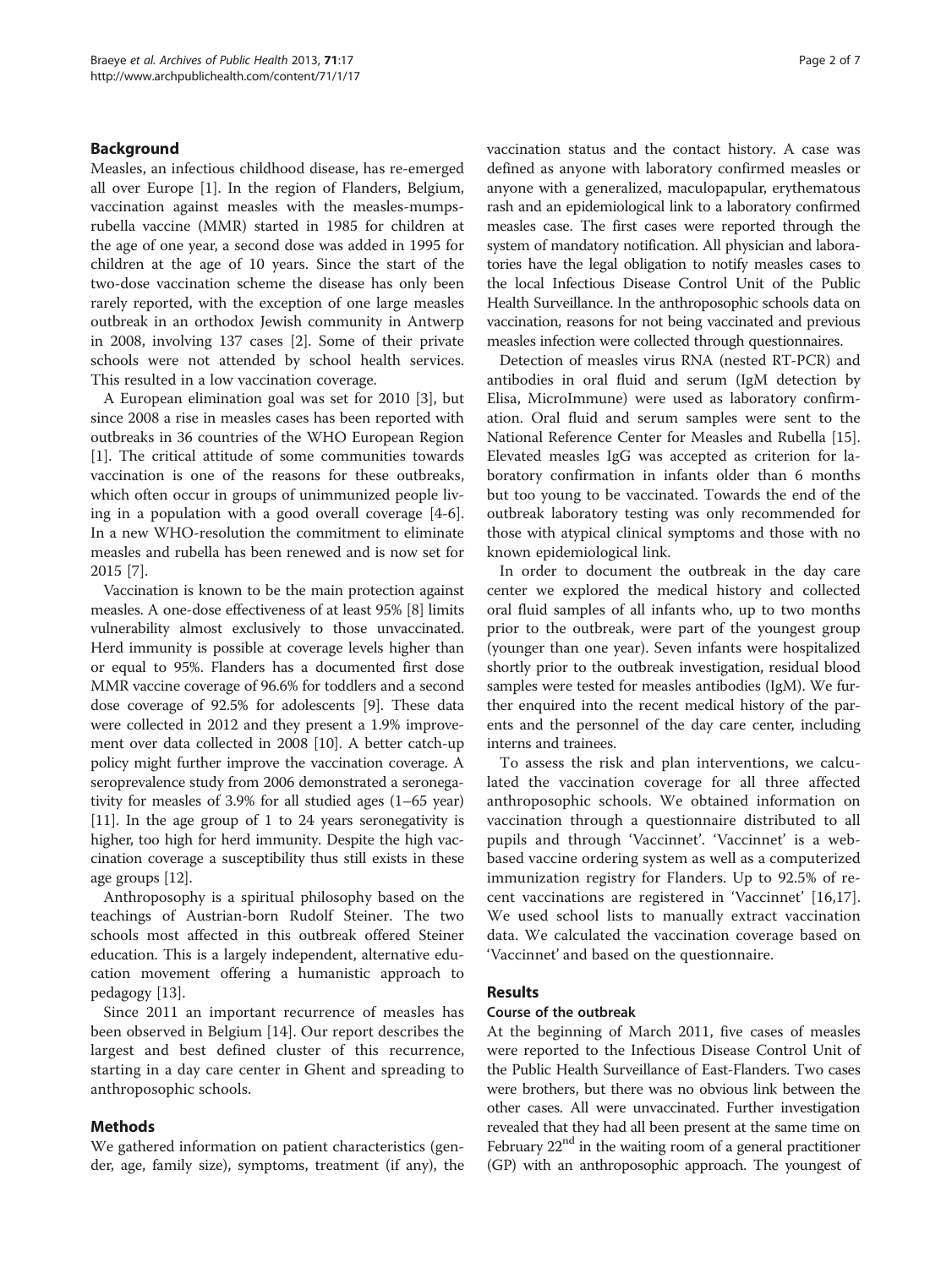the five cases, a 10-month old boy (index patient) consulted the GP with signs of measles. This infant attended a day care center in Ghent. Three of the four other cases, aged 4, 9 and 12 years, went to three different anthroposophic schools.

New cases (N=16) were reported two weeks later. All these new cases were linked to the "waiting-room"-cases. All but one of these new cases went to school at one of the earlier mentioned anthroposophic schools. The only case not linked through the schools was the sibling of a "waiting-room"-case (Figure 1). In one anthroposophic school the outbreak was limited to one case. In the day care center a new case was reported shortly thereafter.

A new generation of 18 measles cases occurred at the end of March. Eleven of these new cases were family members of known cases. One of the cases without family link was a physician working at an emergency department. She was probably infected during the clinical examination of one of the day care center-cases. In two laboratory-confirmed cases no obvious link with the current cluster could be found. These patients were either part of a different outbreak (one of them, a 24-year old woman, was probably infected during a meeting in Paris) or linked to the outbreak in a way unknown to us.

At the beginning of April, 10 new cases were reported. Eight of these cases were school contacts. Two could not be linked.

From mid-April on, only a three new cases were reported. These cases were laboratory confirmed but without a clear link to the outbreak. This outbreak consisted of a total of 65 cases (Figure [2](#page-3-0)).

#### Patient characteristics

Twenty-eight (=43%) of the 65 cases were females. The median age was 6 years (range 7 months to 27 years). Most cases were between 5 and 10 years old (N=19, 29%) (Figure [3](#page-3-0)). Infants (< 1 year old) accounted for 22% (N=14) and the age group from 10 to 19 years accounted for  $18\%$  (N=12) of all the cases.

The clinical presentation of measles was milder in children than in adults and infants. Children, till the age of 14, were absent from school for an average of 5 to 7 days. Adolescents and adults were absent for 14 up to 21 days from school or work. Eight of the 14 infants were hospitalized during the outbreak. The reasons for hospitalization were most often dehydration and fever. No complications such as pneumonia or encephalitis were reported.

All but two cases (3%) were unvaccinated. These two cases, 13 and 26 years old, had only received one dose of MMR-vaccine. The reported reasons for not being vaccinated were; personal, often anthroposophic, beliefs (72%, N=47), illness at the time of vaccination without catchup vaccination (3%, N=2) and too young to be vaccinated (22%, N=14).

## The day care center

The index case was part of a group of 14 infants, between the age of 6 months and 1 year, at a day care center. During the period in which we studied the outbreak one infant was shortly hospitalised for measles. Seven other infants had been hospitalised, from one up to seven days, in the previous month with symptoms like stomatitis, exhaustion, fever, vomiting or rash. During their hospital stay nobody except our index case, was diagnosed with measles. The index case spread the measles virus to three children and one adolescent while sitting in the waiting room of a GP with an anthroposophic practice. The diagnosis of measles was not made during that consultation, but during a later hospital stay. We found

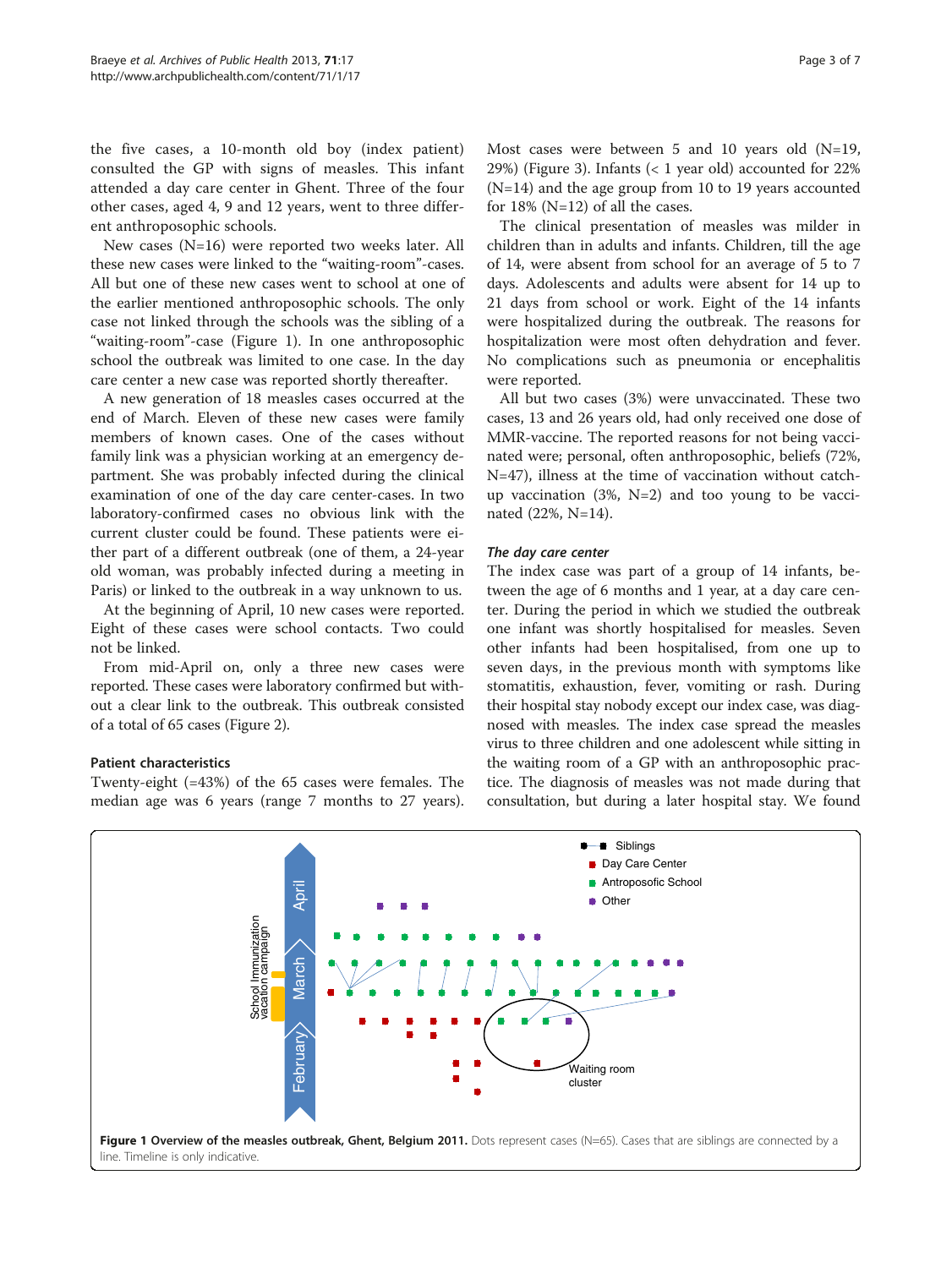<span id="page-3-0"></span>

laboratory confirmation of measles infection in all tested infants. For only one infant no sample could be obtained, but this infant had also shown symptoms associated with measles. The attack rate in the day care center is estimated at 100%. Further research into the medical history of parents, family and the staff, including trainees and interns, did not point to a possible source for the children. None of them reported having had symptoms compatible with measles.

# The schools

The schools offered education to children aged 3 to 12 years. One of the schools also offered secondary school (12-18y). There were a total of 804 pupils in the three anthroposophic schools affected in this outbreak. We disturbed a questionnaire to all pupils and received 550 responses (response rate of 68%). The results show that 45% (N=246) of the children were unvaccinated and 14% (N=75) were incompletely vaccinated. These incompletely vaccinated children and adolescents received only the first dose, at the age of one year, and missed or refused the second dose. Based on the vaccination registrations found in 'Vaccinnet' 49% were unvaccinated and 17% were incompletely vaccinated. A total of 30 pupils claimed within the questionnaire to have been previously infected with measles virus. In about one third of the questionnaires the reason for not vaccinating their child was described by the parents as "a personal choice".

# Laboratory testing

The National Reference Center for Measles and Rubella analysed a total of 45 oral fluid samples from suspected measles cases during the outbreak in Ghent. The total number of positive samples at the reference center was 29. Samples from two infants were not tested at the reference center but were found measles IgM positive at another laboratory. The total number of laboratory confirmed cases was 31.

We obtained samples from 13 of the 14 children in the day care center, 3 serum samples and 10 saliva samples.

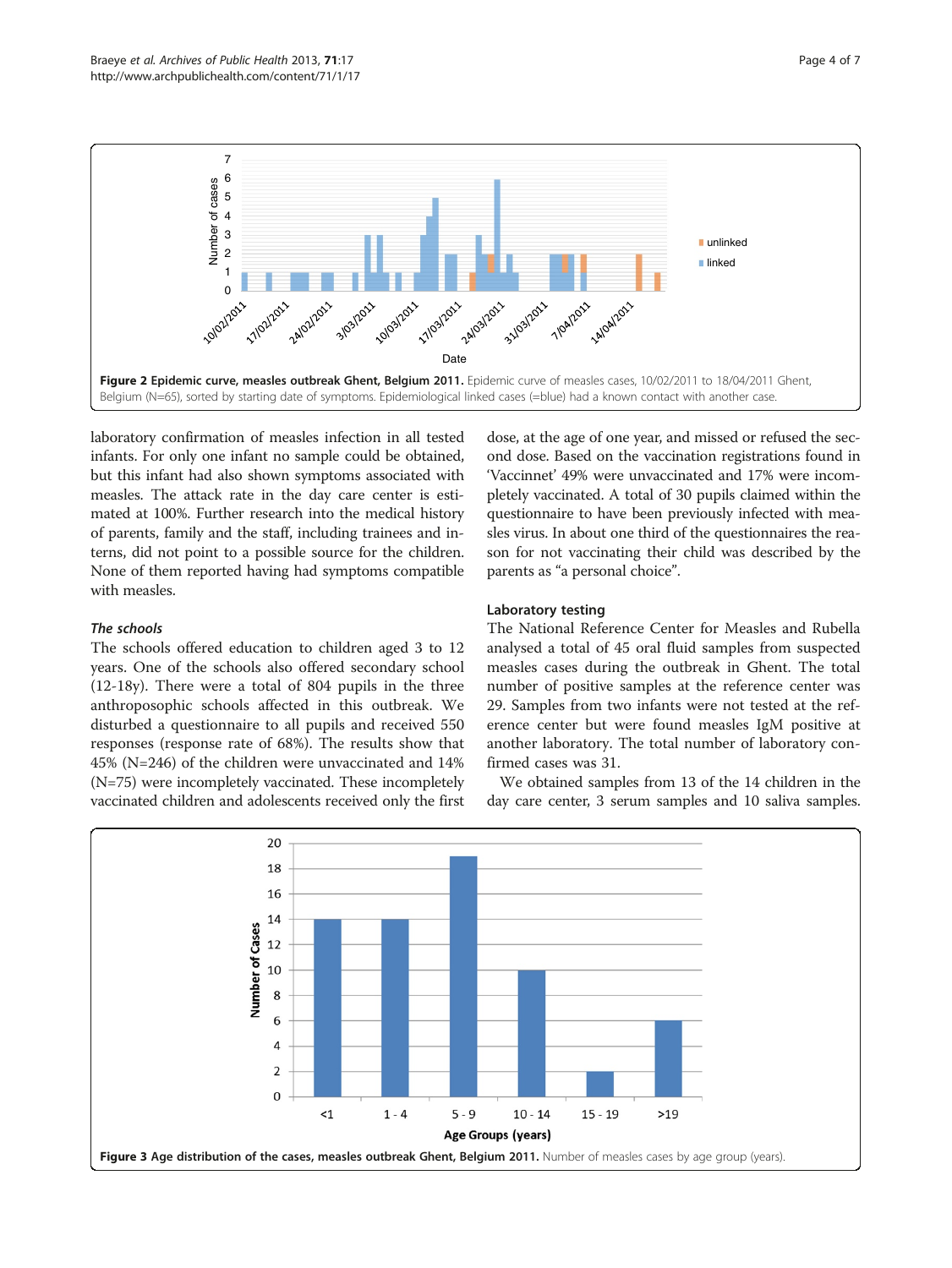Two serum samples were only tested for measles IgM and both were measles IgM positive. Five, of which one serum sample, were found positive for both measles IgG and IgM. In the remaining six saliva samples no measles IgM could be found but all were positive for measles IgG. PCR genotyping of two oral fluid samples resulted in genotype D4-Hamburg for both.

Aside from the day care center, 34 samples were collected, 18 were positive for measles. Five of these samples had both measles RNA and measles IgM, four were only measles IgM positive and in nine only measles RNA could be detected, no measles antibodies.

The 16 samples in which measles RNA was detected were also genotyped by an in-house developed assay. All were genotyped as D4, subvariant strain MVs/Ghent. BEL/09.11/1/[D4]. This strain was clearly related to MVs/Hamburg.DEU/03.09/ [D4].

## Measures taken

Several control measures were taken to limit the spread of measles. We tried to reduce the number of susceptibles by means of an immunization campaign in the schools. Prior to the campaign all students were given a leaflet with the risks and complications of a measles infection and some information on vaccination. Children with incomplete measles vaccination were offered vaccination at the school, during school hours, by the outbreak team. During the vaccination campaigns on 21, 22 and 23 March 2011, we vaccinated 25% (N=79) of 321 incompletely vaccinated or unvaccinated children.

We raised clinical alertness by informing health care professionals on the outbreak. Several letters and e-mails were sent to emergency departments, GPs and pediatricians. Physicians were made aware of the procedures to obtain free test kits for oral fluid sampling.

We tried to isolate cases from unimmunized persons. Furthermore not only cases were isolated as we also isolated three unimmunized siblings of cases that went to a day care center. This was done to prevent the spread of measles to another day care center.

A meeting was held with one of the general practitioners with an anthroposophic practice. He could agree on the necessity to vaccinate adolescent boys and girls. Mostly because of the severity of measles at an adolescent or older age but also to avoid rubella infection during pregnancy. Other healthcare professionals and some parents did prove more resilient against vaccination. For example: during the immunization campaign we noticed that some leaflets linking MMR-vaccination to autism and allergies were distributed together with our consent forms. The high percentage of parents that stated that not vaccinating their children is a personal choice is another example of resistance against vaccination.

## **Discussion**

### Measles in infants

The largely undiagnosed spread of measles in a day care center is one of the most important observations in this outbreak. A high attack rate in six to twelve months old infants has previously been described in other outbreaks [[18,19\]](#page-6-0). In this outbreak measles infection in infants was associated with a high morbidity; the hospitalisation of eight infants during or shortly prior to the outbreak investigation was probably due to measles. Elevated IgG levels were found in the oral fluid of 11 infants. In six infants this was not accompanied with elevated IgM levels. These samples were taken during the outbreak investigation, three up to six weeks after the symptoms had subsided. IgG levels indicate either prior infection or persisting maternal antibodies. The latter is highly unlikely for children aged six months and older. At the age of six months 99% of infants of vaccinated mothers are vulnerable. This percentage is slightly lower, 95%, for infants of naturally immune mothers [[19](#page-6-0),[20](#page-6-0)]. The elevated IgG levels are thus more likely to indicate a previous measles infection. In one of the samples still available from a hospitalisation mid-February we found measles IgM. Both the IgM and the IgG confirm that measles was present in the day care center before the first notification. Measles has been quite rare in Belgium for several years and clinicians failed to diagnose it. Other, more common, diseases, such as exanthema subitum, viral rash (of unknown origin) or stomatitis, were placed higher in the differential diagnosis. This is an important issue since health care associated spread is not uncommon. Different outbreak reports have already described how measles spreads in consultation rooms and emergency departments [\[21](#page-6-0)-[24](#page-6-0)].

#### Anthroposophic views

The European Council for Steiner Waldorf schools does not disapprove of vaccination, stating that "families provide the proper context for such decisions" [[25](#page-6-0)]. These schools are however internationally known for their low vaccination coverage. In the United Kingdom they are categorized by the Health Protection Agency as "unvaccinated community" [[26](#page-6-0)]. In the anthroposophic schools affected in this outbreak we found a low MMR-vaccination coverage, 45-49% of the pupils were unvaccinated. In 2008 vaccination coverage was compared in schools in Antwerp with different belief systems [\[27\]](#page-6-0). Whereas the mainstream schools approached a coverage of 93% for the first dose of MMR, the anthroposophic schools had a one dose coverage of 50%. It is hard to evaluate the success of the immunization campaign. We vaccinated only 25% of the susceptible pupils. Since the response rate of the questionnaire was only 68% and one can expect that parents who accept the offer to vaccinate their children are more likely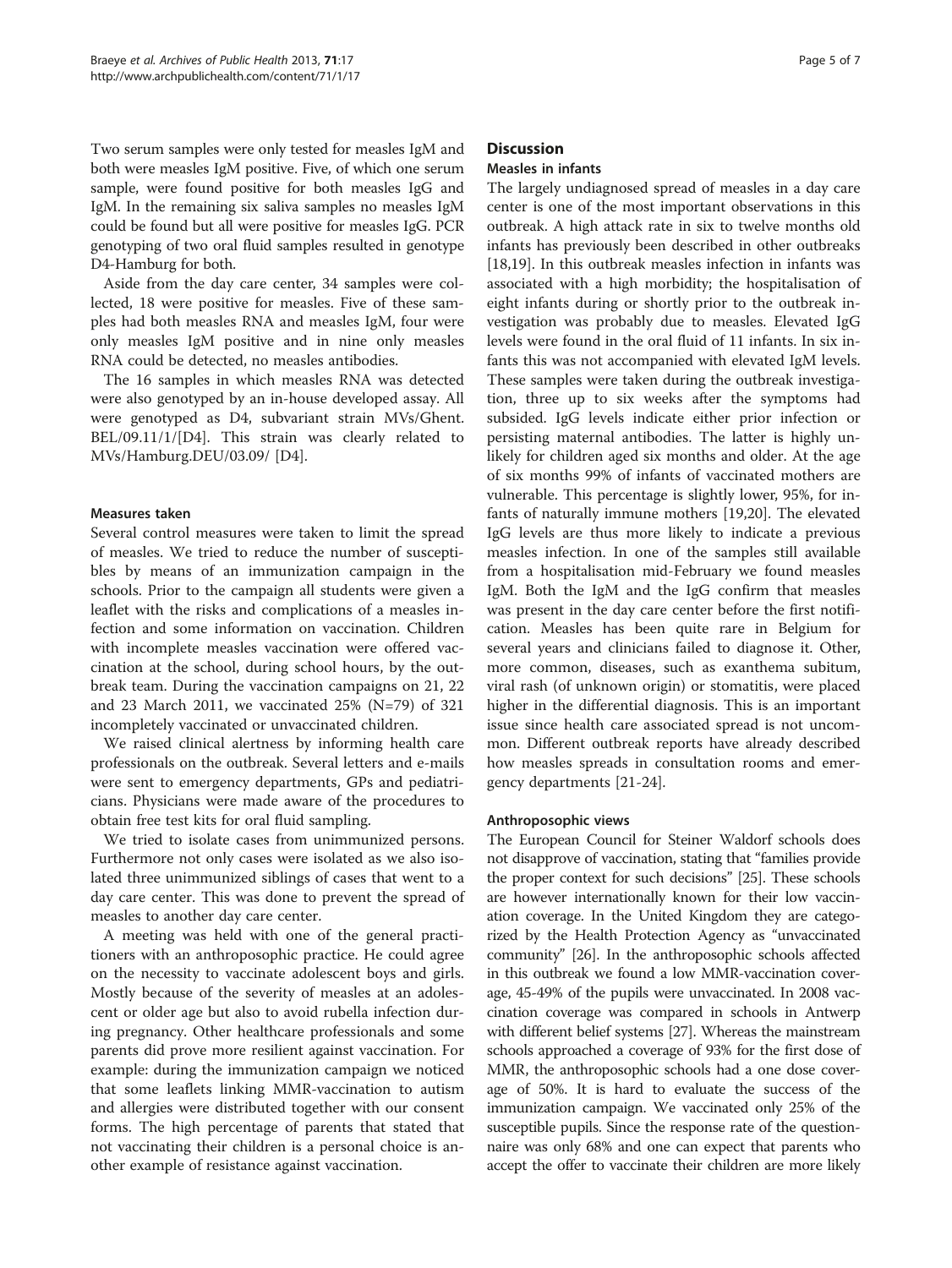<span id="page-5-0"></span>to fill in the questionnaire, the percentage of susceptible children that were immunized is probably lower. As in previous years, catch-up vaccination will be offered on a regular basis by the school health services.

Despite the low vaccination coverage, the spread of the infection within the schools was limited. We believe that the explanation for this can partly be found in the early isolation of the cases, a school vacation [[28\]](#page-6-0) and to a lesser extend in the vaccination campaign. Some natural immunity might have been present within this group, 30 pupils claimed a previous measles infection.

After the spread within the waiting room and the first spread within the schools, the new generation of measles cases consisted mainly of family members. All unvaccinated siblings fell ill 10 to 14 days after measles was introduced in a family, bringing the attack rate for unvaccinated siblings to 100%. We insisted on vaccinating any unvaccinated family members, since isolation is infeasible within families, but limiting the spread of measles within a family presents a huge challenge.

Risks for future outbreaks are still present. A large amount of susceptible children still remain in these anthroposophic schools. As is shown in this outbreak, waiting rooms of GPs with an anthroposophic practice are gathering points for both the ill and the unvaccinated. This can facilitate the spread of infectious, vaccine preventable diseases. A change in the belief of these groups and professionals will be a necessary step to accomplish measles elimination [\[29](#page-6-0)]. Attaining an overall vaccine coverage of 95% will not suffice if clusters of unvaccinated persons persevere [[30\]](#page-6-0) even if these clusters are small [[31\]](#page-6-0). The policy to exclude unvaccinated students from school during an outbreak has proven to be successful in previous outbreaks [[5\]](#page-6-0), but is probably unfeasible in this setting. A large amount of students would not be able to attend classes for a long period and as vaccination is seen as a personal choice, the policy of the schools will not allow for such a dominant approach.

# Microbiology

D4-Hamburg is a new strain of measles virus imported from London, United Kingdom, to Hamburg, Germany, in December 2008 [[32](#page-6-0)]. D4-Hamburg has been present in Europe for more than three years and has led to more than 25,000 cases in 12 countries. Its spread was mainly but not exclusively associated with travelling Roma [\[33\]](#page-6-0).

We promoted testing on oral fluid over traditional venepuncture. The collection of oral fluid is less invasive, less painful, less expensive (i.e. no trained personnel required) and safer (prevention of needle stick injuries). The serological diagnosis (IgM detection by ELISA, MicroImmune) of measles on oral fluid has a high sensitivity and specificity, respectively 92% and 100% compared to traditional ELISA on serum. Molecular diagnosis (nested RT-PCR) offers a sensitivity and specificity of 100% compared to standard assay on nasopharyngeal secretions [\[34\]](#page-6-0).

## Conclusions

We report the largest and most remarkable Belgian measles outbreak within the overall recurrence of measles in 2011 and one of the largest outbreaks since the start of the two-dose vaccination scheme. The outbreak consisted of 65 cases of which 63 were unvaccinated. Initially measles went undiagnosed in the day care center. This allowed the disease to spread within the center, finally affecting 14 infants and causing 8 hospitalisations. The large number of susceptible children concentrated in anthroposophic schools was responsible for most of the spread in this outbreak. The clustering of unimmunized persons, due to a critical attitude towards vaccination, will allow for future outbreaks and could be an important obstacle for measles elimination.

#### Competing interests

The authors declared that they have no competing interest.

#### Authors' contribution

TB collected data and samples, helped in setting up and performing the vaccination campaigns, constructed and analysed the databank, main author of the article. MS collected measles info on a national level, contributed to the background and discussion sections. VH did all microbiology and wrote the parts on microbiology. WF collected data on a local level, led the vaccination campaign and other control measures. LG collected and summarized local information (including patient contact and sample collection), aided in the vaccination campaign and other control measures. GT worked mostly on Vaccinnet and is a national expert on vaccine preventable diseases. All authors read and approved the final manuscript.

#### Acknowledgements

We would like to thank the team of the Public Health Authority in Ghent and all physicians and medical workers who have provided us with information. We would also like to thank the child health services, the day care center and the schools for their cooperation.

#### Author details

<sup>1</sup>Scientific Institute of Public Health, Brussels, Belgium. <sup>2</sup>Flemish Agency for Care and Health, Infectious Disease Control, Ghent, Belgium. <sup>3</sup>Flemish Agency for Care and Health, Brussels, Belgium.

#### Received: 4 May 2013 Accepted: 24 June 2013 Published: 8 July 2013

#### References

- 1. Martin R, Jankovic D, Goel A, Mulders M: Increased transmission and outbreaks of measles--European Region. MMWR Morb Mortal Wkly Rep 2011, 60:1605–1610.
- 2. Lernout T, Kissling E, Hutse V, De Schrijver K, Top G: An outbreak of measles in orthodox Jewish communities in Antwerp, Belgium, 2007– 2008: different reasons for accumulation of susceptibles. Euro Surveill 2009, 14:19087.
- 3. World Health Organization, Pan American health Organization, Centers for Disease Control and Prevention: Measles eradication: recommendations from a meeting cosponsored by the World Health Organization, the Pan American Health Organization, and CDC. MMWR Recomm Rep 1997, 46:1–20.
- 4. Bätzing-Feigenbaum J, Pruckner U, Beyer A, Sinn G, Dinter A, Mankertz A, Siedler A, Schubert A, Suckau M: Spotlight on measles 2010: preliminary report of an ongoing measles outbreak in a subpopulation with low vaccination coverage in Berlin, Germany, January-March 2010. Euro Surveill 2010, 15:19527.